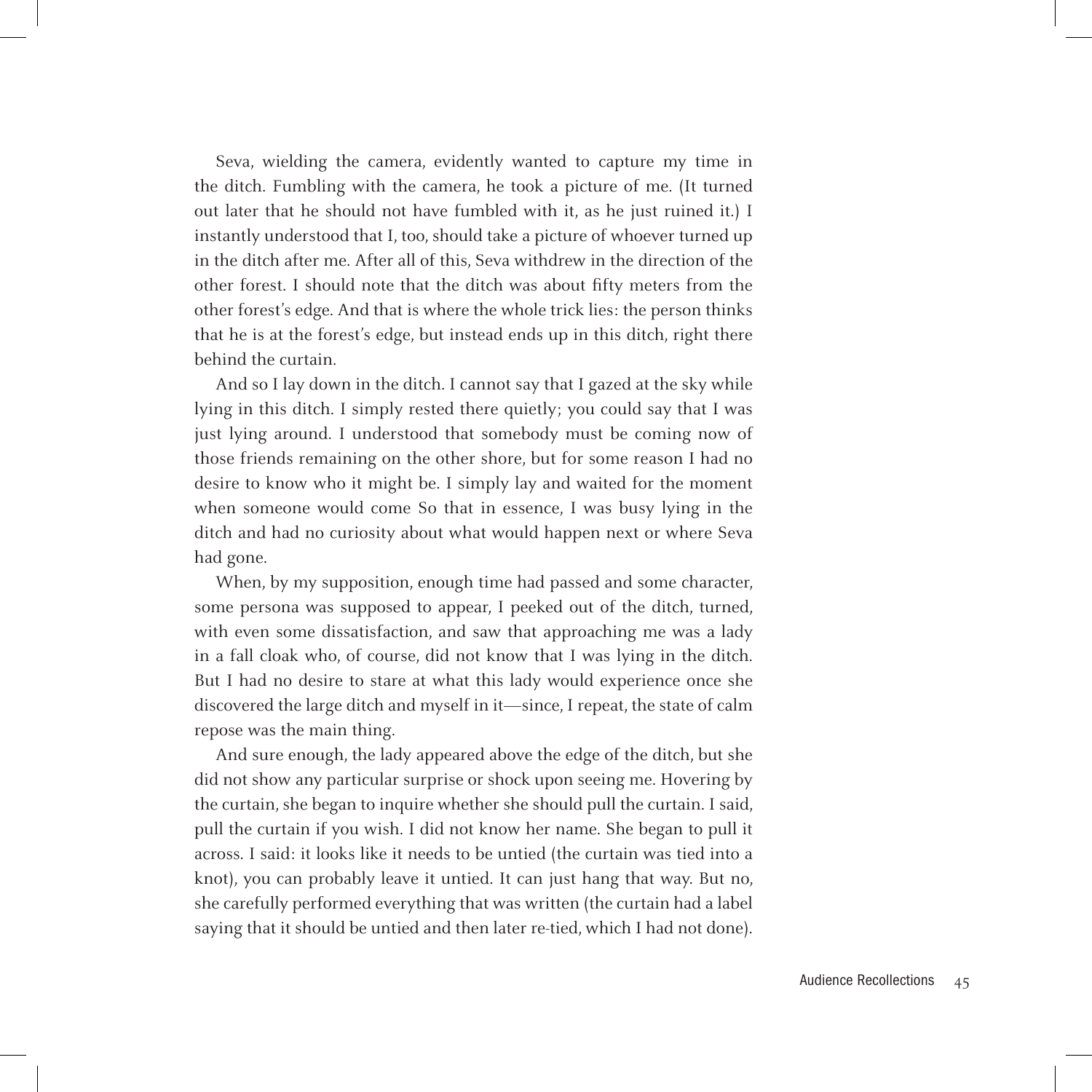She did it all meticulously, for her own reasons, naturally. Then I told her to lie in the ditch, but she had figured it out herself anyway, that there was nothing left to do. She lay in the ditch and stretched out her booted legs. I did not fumble with the camera—I do not understand anything about cameras—and simply pressed the trigger to depress the shutter. And then, I remember, I placed it down carefully, didn't throw it—it's an expensive thing after all. After which I calmly, with the sense of a duty discharged, headed in the direction that Seva had gone.

The edge of the forest was already near. The slush on this side of the field, which, I repeat, was humped, had increased sharply; the well-trod and trampled path was almost all puddles. I jumped from mound to mound, but did not fall, though truthfully, my shoe was completely submerged in mud several times. Finally, I began to emerge onto the grass and to approach the edge of what was now a new forest. And here I saw a large group of people, naturally all familiar. I saw Erik, who was standing there, and I saw Seva.<sup>25</sup> I have to say that, from the first moment, I immediately had the feeling that all of this was taking place in another world. And I should say that he, too, asked me, laughing, how I liked it here in the other world. I said that it was very pleasant in this other world: first, it was all close friends and loved ones; second, I saw at once that there was a fire and that, if I was cold, I could warm myself. I was suffering from a terrible hunger and I asked if there was anything to eat. It turned out that there was something to eat: inside a transparent sack there were slices of bread and even some meat. I was experiencing an extraordinary happiness: first, I was in this other world, and second, it was so pleasant, so wonderful. But then I found that all was not so simple. I first had to go to this board. I don't remember who invited me, but in any case, there was a board right there nailed to a birch tree. I walked up to it. One of these "new-worlders"—that is how I would put it—was already standing by the board and reading carefully. I too started reading, but felt an extreme inability to read after the first line. Point A photographs Point B was the only thing I understood. Person E moves toward Point F. I must say that I even felt a pang at such a profanation of

25. Erik Bulatov (b. 1933), painter and close friend of Kabakov.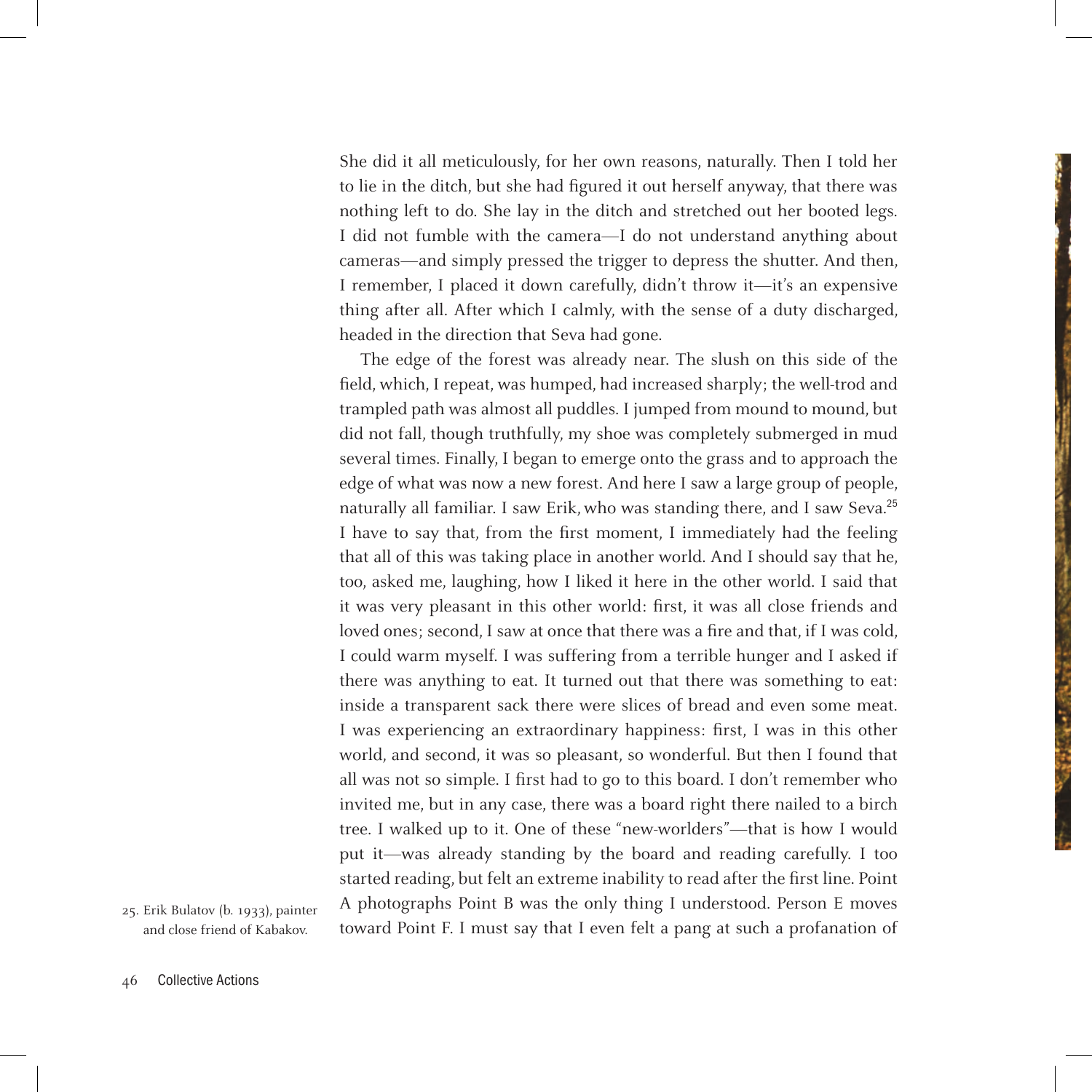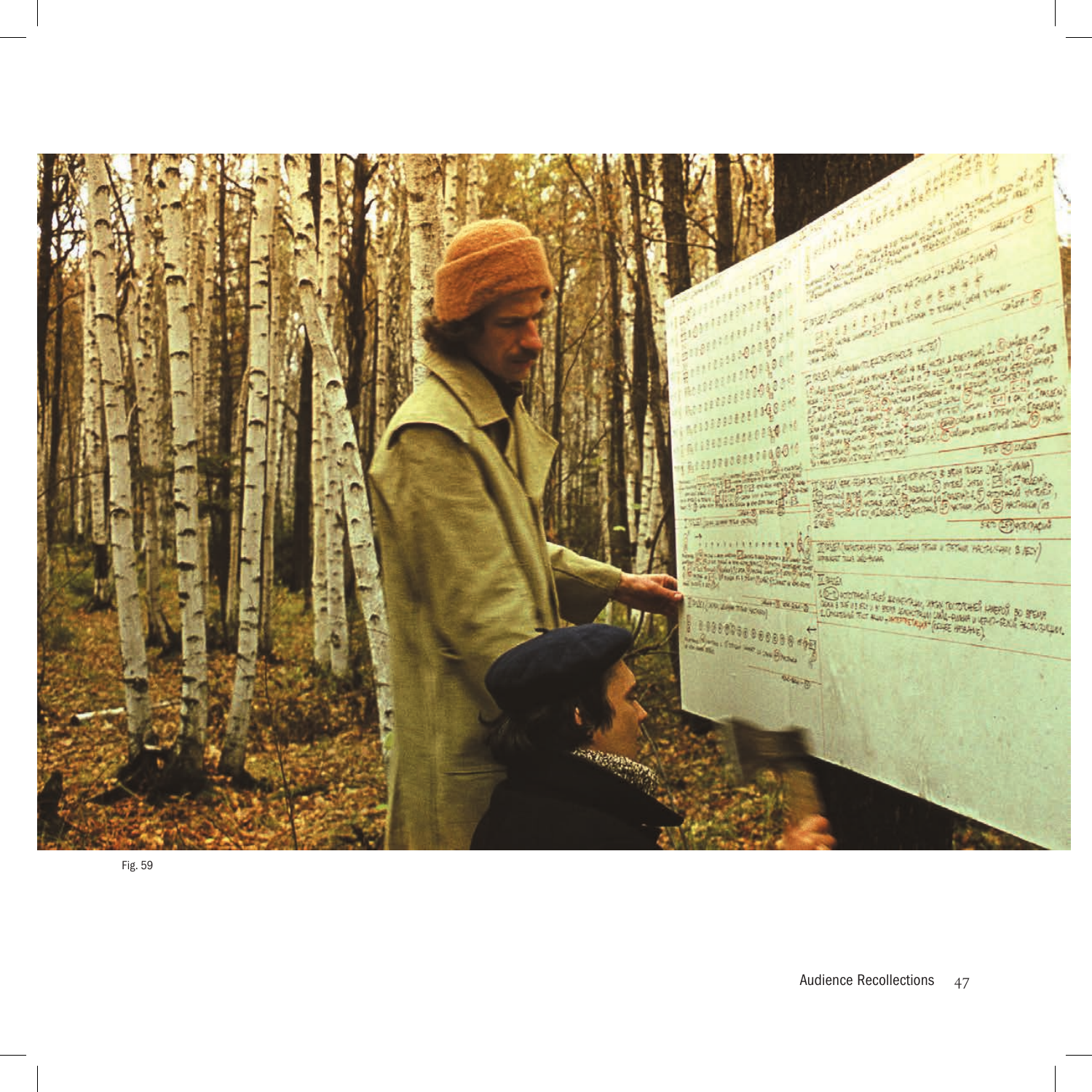

Fig. 60

the "other world." I am here practically post-mortem, I am practically flying, while here we are again accounting, re-accounting, the strict regimentation of everything that was taking place. Although, who knows, it must mean that such things exist here too.

I was full of pleasant sensations. I repeat, the experience of a mystery occurred, took place.

The lady who had lain in the ditch was already approaching, and someone else was lying in her place. In general, this sequence of events, this sequence of intervals was extremely pleasant. It was like suddenly seeing it in a dream, a constant, unavoidable stream, through this ditch over here, towards us, onto this forest's edge.

Here Erik suggested that, while everyone was crossing over from that side to this one, we take a stroll in the autumn forest. And so we went, the